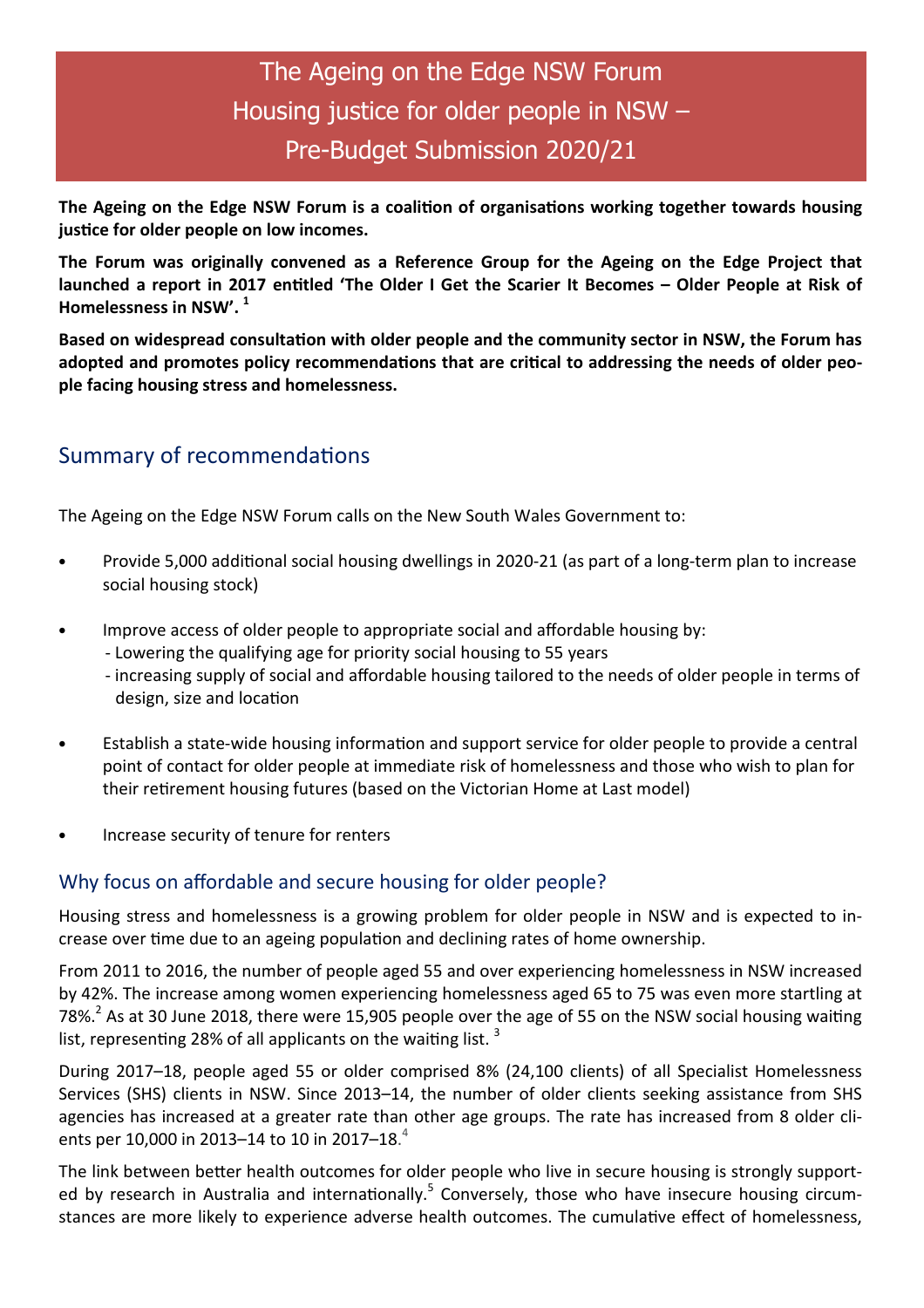poverty and disadvantage over long periods may result in people experiencing age-related health condi tions from as early as 45 years of age. $6$ 

The importance of ageing in place is also well established, with the opportunity for older people to remain socially connected and use a range of services – such as healthcare, home support and transport – in neighbourhoods that they know and feel comfortable in.

The Ageing on the Edge NSW Forum acknowledges the Premier's Priority of reducing rough sleeping by 50% across NSW. However, homelessness of older people is often hidden. Older people experiencing homelessness, especially older women, are more likely to be found sleeping on a friend's lounge or in their cars rather than rough sleeping. Policies and investment should also place priority on addressing this form of homelessness.

## Investment priorities for the NSW Budget 2020-21

#### Deliver 5,000 additional social housing dwellings

Social housing investment is the most effective way to reduce homelessness, due to affordable rents and security of tenure that are not available to people in the private rental market. Financially vulnerable people in social housing are less than half as likely to become homeless as a similar group renting private- $\mathsf{Iv.}^7$ 

A long-term, sustainable plan is needed with targets to increase supply of social and affordable housing. As of June 2018, there were 52,900 households in NSW on the social housing waiting list, with waiting periods between two and 10 years or more.<sup>8</sup> The Social and Affordable Housing Fund (SAHF) is a welcome initiative but will only deliver 3,400 dwellings over several years - this is clearly inadequate to meet the rising need for social and affordable housing.

Modelling conducted for the NSW Community Housing Industry Association found that NSW needs 12,500 new social and affordable homes per year until 2026 to keep up with population growth and reduce the backlog.<sup>9</sup> This includes 5,000 new social housing homes a year until 2026 for low-income households. This would return the proportion of social housing to 6% of all NSW housing, the same level as 20 years ago.

A proportion of this new stock should be dedicated to older people experiencing or at risk of homelessness. Anglicare Australia's most recent Rental Affordability Snapshot found that less than one percent of properties were affordable for a single person on the Age Pension.<sup>10</sup>

#### Improve access of older people to appropriate social and affordable housing

Targeted policy measures are also required to increase access of older people to appropriate social and affordable housing (within the context of an overall increase in supply).

Older people are recognised as one of six priority groups in the National Housing and Homelessness Agreement. In the context of homelessness, the population of older people is commonly defined as those aged 55 and over.<sup>11</sup> Yet, in NSW, older people on the waiting list for social housing need to be aged 80 or over (or confirmed to be an Aboriginal or Torres Strait Islander person) to be placed on the priority list. In contrast, the Victorian Government has changed their policies to ensure that people aged over 55 are eligible for priority social housing. This approach recognises the severe impact that homelessness has on older people. For example, homelessness can contribute to premature ageing through earlier onset of health problems more commonly associated with later life.

Urgent steps are also needed to increase the supply of social and affordable housing which is tailored to the needs of older people in terms of design, location and size (including stock suitable for single people). Housing construction policies should incorporate universal design principles to new social and affordable housing constructions and renovations of older buildings to ensure they meet accessibility standards. Policy approaches should focus on providing secure and accessible housing in locations close to supports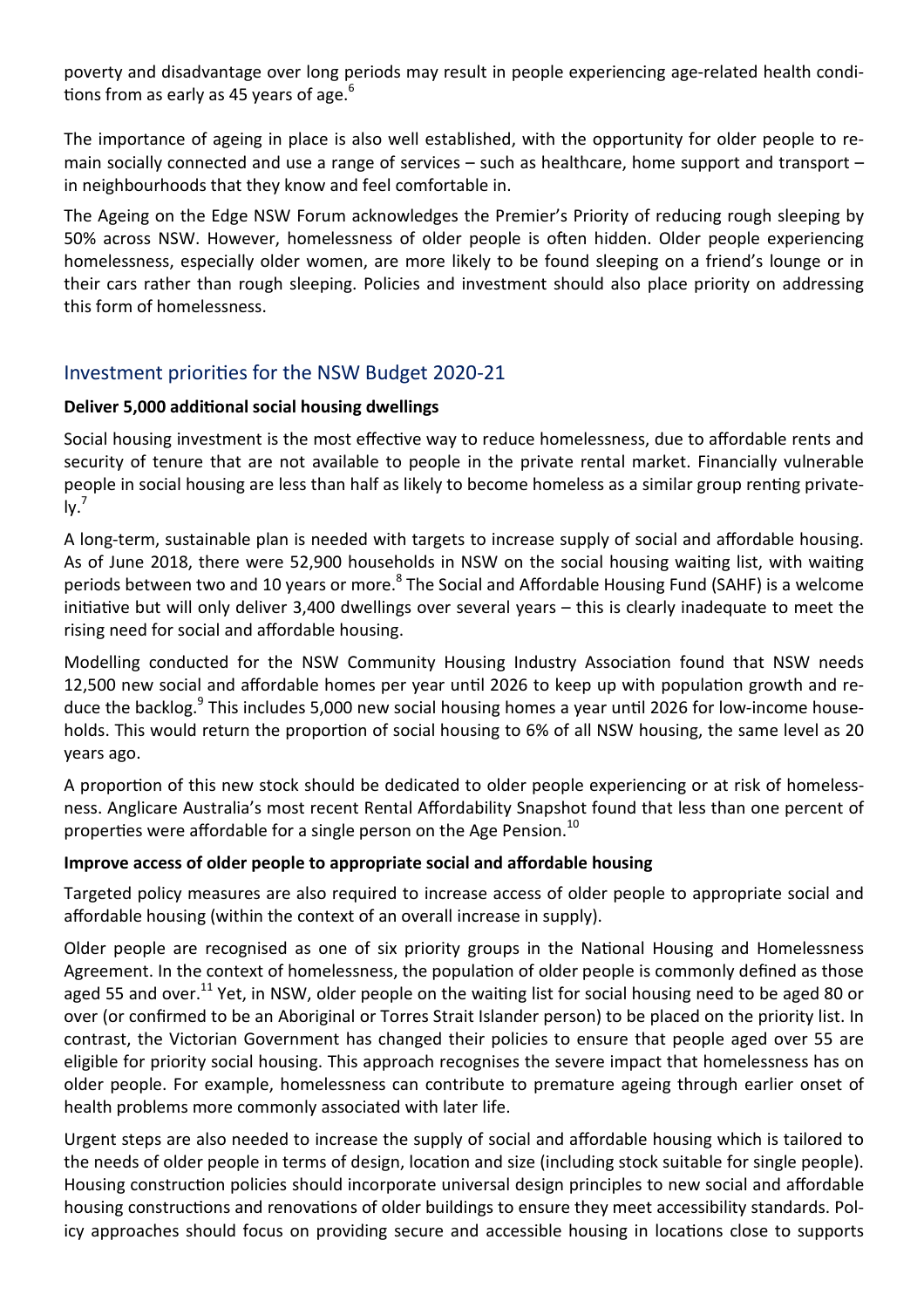and services to promote independence and community participation.

#### Establish a state-wide housing information and support service for older people

A 'one-stop' service that provides independent and personalised housing advice would enhance older people's ability to make informed decisions about their housing choices and reduce their risk of homelessness. The service would bring together fragmented resources gathered from government, community, aged care housing and retirement living sectors.

Based on the successful Victorian model, the Home at Last service.<sup>12</sup> the service would support the client until they secure and move into appropriate long-term housing and ensure that they are linked in with other support services. An evaluation of the Victorian service found the approach is cost-effective, helping clients to gain secure housing and diverting demand from specialist homelessness services.<sup>13</sup> The KPMG found that the service had a cost saving of \$220.81 per client compared to Specialist Homelessness Services.<sup>14</sup>

#### Increase security of tenure for renters

For older people reliant on Newstart, Aged or Disability Pension the type of rental tenure that they can secure is crucial to their ability to 'age well'. Older people who rent in the private market often experience high levels of rental stress, income poverty and housing insecurity. These factors negatively impact on their health and wellbeing and significantly increase their risk of experiencing homelessness.

Some older people refrain from requesting home modifications or renovations or complaining because they fear losing their rental property. This can result in older people living in unsuitable accommodation which can heighten health and safety risks. Even when tenants do complain, landlords may not make the necessary repairs for long periods of time. The Productivity Commission found that when older renters, people with a disability, and long-term renters move, this is more likely to be involuntary (compared to other renters).<sup>15</sup>

The Ageing on the Edge Forum supports the Make Renting Fair campaign's call for legislative reform to replace 'no grounds' evictions with agreed reasonable grounds. Under current laws in NSW, a landlord can evict a tenant without reason with just 30 days' notice at the end of their fixed-term lease, or with just 90 days' notice during an on-going lease.

Under these reforms, landlords would still be able to end a lease when there is a genuine reason, or 'reasonable grounds' to do so, such as: when the landlord wants to move in; when substantial repairs or renovations need to happen; or when the property has become unsafe. The law already includes grounds for evicting a tenant who does the wrong thing, for example, if they don't pay their rent, if they seriously damage the property, if they use the property for illegal purposes, or if they breach their lease in any way. These grounds would all remain.

Notably, the Productivity Commission has recently released a report on vulnerable renters in the private rental market, concluding that removing no grounds evictions from our renting laws (and replacing with reasonable grounds) is needed to better protect low income and other vulnerable renters.<sup>16</sup>

'I am 77 years old and this has taken a great toll on my life. The rental prices in Sydney are so high it has been a big problem for me to find anything I could afford to pay on a pension. The stress is unbelievable. I had to put all my belongings in storage and live out of a suitcase and box. If it had not been for a good friend to take me temporarily into their home I don't know where I would have gone.'

'The house we're living in is not really suitable for old people. Not sure if we should move, and we would struggle to get the (relocation) money. We're paying \$350 rent and my biggest fear that keeps me a wake at night is what is going to happen when one of us goes. Just thinking about it gives me nightmares, I don't sleep well and it's always seems worse at 3 o'clock. I know there are a lot of people a lot worse of than us. I have a lot to be thankful for.'

Interviews with older people at risk of homelessness in NSW  $^{17}$